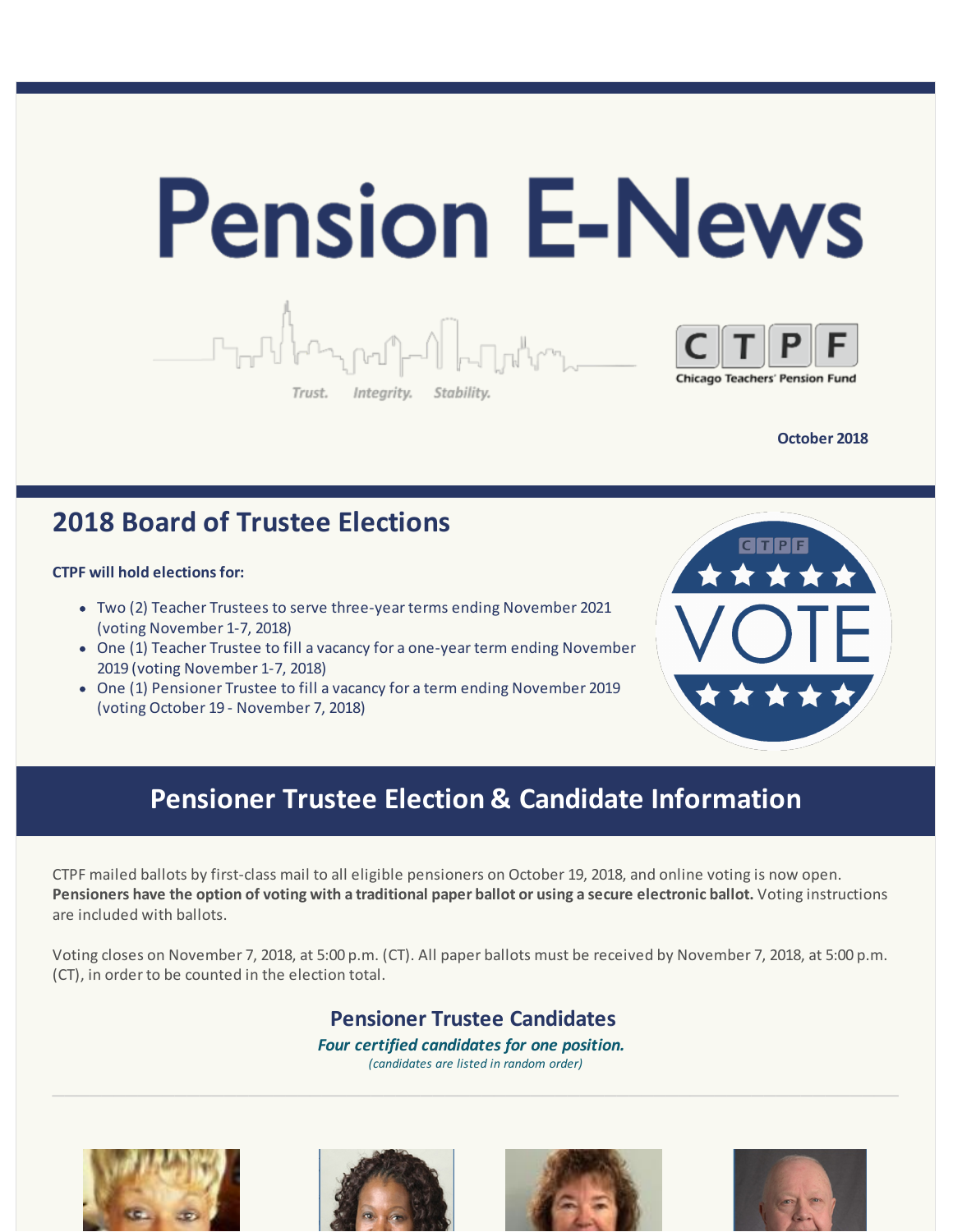

**Trina Smith-Hollingsworth Lois Nelson Kathleen Cleary Powers Robert F. "Bob" Bures**







**Find candidate biographies and additional information on the Election Central page at** *[www.ctpf.org/election-central](http://r20.rs6.net/tn.jsp?f=001AR8nXHezD-CA5PPZNGJqKNXfSb8Yzo1vuawz8woaviGINwzyegzFVtglZEJ3XrAHYK7BOto_1QT89MdKIUCqPNFfqPh8-TL-xa_bmE3F8LwAiYKaKtSaXKAcR2_V3PRknfSTxhMdZOv0VWGMtkRmiN2-jgnoRpKMTxbZ9Fo_9zvOZA3z3OxEmAbwYAXqy691&c=&ch=)*

# **Teacher Trustee Election & Candidate Information**

**Teachers will vote online.** You must secure your voting slip and instructions from yourschool Pension Representative prior to voting. Your Pension Representative will hand out voting materials in schools on November 1, 2018.

Teachers who are not assigned a school (citywide/substitutes) will receive voting instructions at their homes via US Mail. Ballots will be mailed on October 29, 2018, to addresses on file with CTPF.

If you do not receive a ballot but think you are eligible to vote, you may contact Election Services Corporation at 1.866.720.4357. Online voting will be available through 5:00 p.m. (CT) on November 7, 2018.

#### **TEACHER TRUSTEE 3-YEAR CANDIDATES**

*Three certified candidates for two positions. (candidates are listed in random order)*

 $\_$  , and the contribution of the contribution of the contribution of the contribution of  $\mathcal{L}_\mathcal{A}$ 



**James Cavallero Gervaise Clay June M. Andalcio**





### **TEACHER TRUSTEE 1-YEAR CANDIDATES**

*Two certified candidates for one position. (candidates are listed in random order)*

 $\_$  , and the set of the set of the set of the set of the set of the set of the set of the set of the set of the set of the set of the set of the set of the set of the set of the set of the set of the set of the set of th



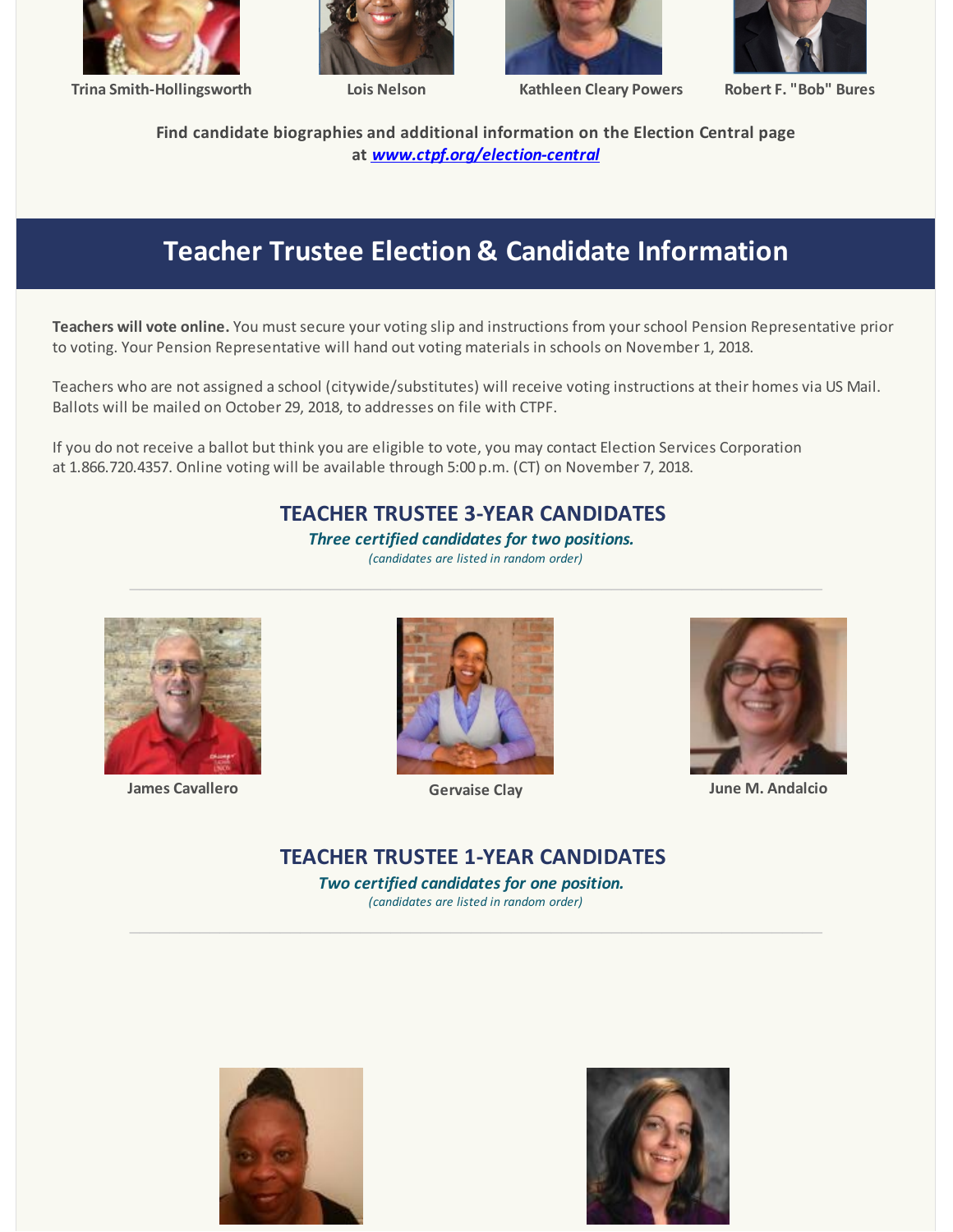**Jacquelyn Price Ward Theresa Hehn**

**Find candidate biographies and additional information on the Election Central page at** *[www.ctpf.org/election-central](http://r20.rs6.net/tn.jsp?f=001AR8nXHezD-CA5PPZNGJqKNXfSb8Yzo1vuawz8woaviGINwzyegzFVtglZEJ3XrAHYK7BOto_1QT89MdKIUCqPNFfqPh8-TL-xa_bmE3F8LwAiYKaKtSaXKAcR2_V3PRknfSTxhMdZOv0VWGMtkRmiN2-jgnoRpKMTxbZ9Fo_9zvOZA3z3OxEmAbwYAXqy691&c=&ch=)*

# **CTPF Remains Leader Among Pension Funds in Minority, Women and Disabled-Owned Business Enterprise Efforts**

*CTPF presents its MWDBE investments to State Legislators at an Illinois Senate Committee hearing*

The Chicago Teachers' Pension Fund (CTPF) announced that it invested \$4.5 billion, more than 41.9 percent of total fund assets, with Minority, Women and Disabled-Owned Business Enterprise (MWDBE) firms in fiscal year 2018. This represents a 9.11% increase over 2017 investments. The Fund's work was highlighted during October 16, 2018, testimony presented to state legislators at an Illinois Senate Committee hearing on Pensions and Investments held in Chicago.

"Our total fund MWDBE assets have increased 525% since we first started tracking this data in the early 1990s. CTPF has consistently been a leader among pension and retirement systems throughout the United States, ensuring that MWDBE firms have access to the many opportunities to manage CTPF assets," said Jay C. Rehak, President of the Board of Trustees. "Our current allocations more than double the Fund's target and we pride ourselves on exceeding these measures and taking affirmative steps for our investment managers' participation."



Read the complete report at *[www.ctpf.org/financial-investment-reports](http://r20.rs6.net/tn.jsp?f=001AR8nXHezD-CA5PPZNGJqKNXfSb8Yzo1vuawz8woaviGINwzyegzFVrxLjtROYihu24etdgBRnDp-6tmgEKppqt5R2QoDM-mzEK2i1sa9ONY8yFOvvGE_i_HpB_63PIQLbYF5xKGMG0DYGd2wr1ZZb3nGhEzVk-JfP_bHtw8d7WzAyWz4E7yi5TSbxyJ1oPyfwS1aktTCl-E=&c=&ch=)*

# **CTPF Retirees: 2019 Health Insurance Open Enrollment Ends TODAY**

Open Enrollment for 2019 CTPF health insurance plans ends today, Wednesday, October 31, 2018. All Open Enrollment

materials must be postmarked by October 31.

## **Open Enrollment Resources:**

CTPF offers members a variety of resources to help you make informed choices about your 2019 Health Insurance. Visit the Open Enrollment Central page for 2019 [information.](http://r20.rs6.net/tn.jsp?f=001AR8nXHezD-CA5PPZNGJqKNXfSb8Yzo1vuawz8woaviGINwzyegzFVrxLjtROYihuVA_nXWG8EhaJ8yDE6JPhVWmw4Pvs8m7S-EBvCoA04rL8e5efFAK_3piDyNqo7tTRsgpTOXLH6M0ALrt10XXSo4Wi5cCc8_YtEMsGAaId3IpL90eQCn0fBuxDTy5KyDAf&c=&ch=)





#### **2019 Health Insurance Handbook**

The *2019 CTPF Health Insurance [Handbook](http://r20.rs6.net/tn.jsp?f=001AR8nXHezD-CA5PPZNGJqKNXfSb8Yzo1vuawz8woaviGINwzyegzFVoIRWfWW2g-TcHnNrvU-gZSkMYqeTAsmQ1hlg602WIMmoQWlpuetol53d-LXtxXNrZZSasRTLYDZjpbI2qSKjWJei-kSSsVbpQVrlQqBdZOou6FoMHUBOxTkoLXNZICCnYfaQkAtT3Yw74RPZ9kZeNFhBF9daNdoPg==&c=&ch=)* offers an overview of plans and costs. All members should receive their Handbook in the mail by October 1, 2018.

The Handbook includes a summary of 2019 changes, updates, and costs for Medicare and Non-Medicare Plans, and an enrollment form.

#### **Plan Changes & Updates**

[Click](http://r20.rs6.net/tn.jsp?f=001AR8nXHezD-CA5PPZNGJqKNXfSb8Yzo1vuawz8woaviGINwzyegzFVup30uR_iIhH8h-uOWvbXtM75SRGD7iPXPXWKv4GJOj-r_kxAxXo1dpV4rEv8DJDKT3EiROuWqJul-a5ZkNAopq7xUNA0HVS_aetpVAMdLSfC7yAPnoPTmAYHVlIVqZGH3cjWrlNc8jozjokzYDBpar6HzDMcUa_bWRDJZHyz0pRoB0l7jqI1qPI9KiZakaVu7SzmmqH-tfC&c=&ch=) here for a summary of changes for Medicare and Non-Medicare plans that become effective in 2019. You can also view this on *page 5* of the *2019 CTPF Health Insurance Handbook*.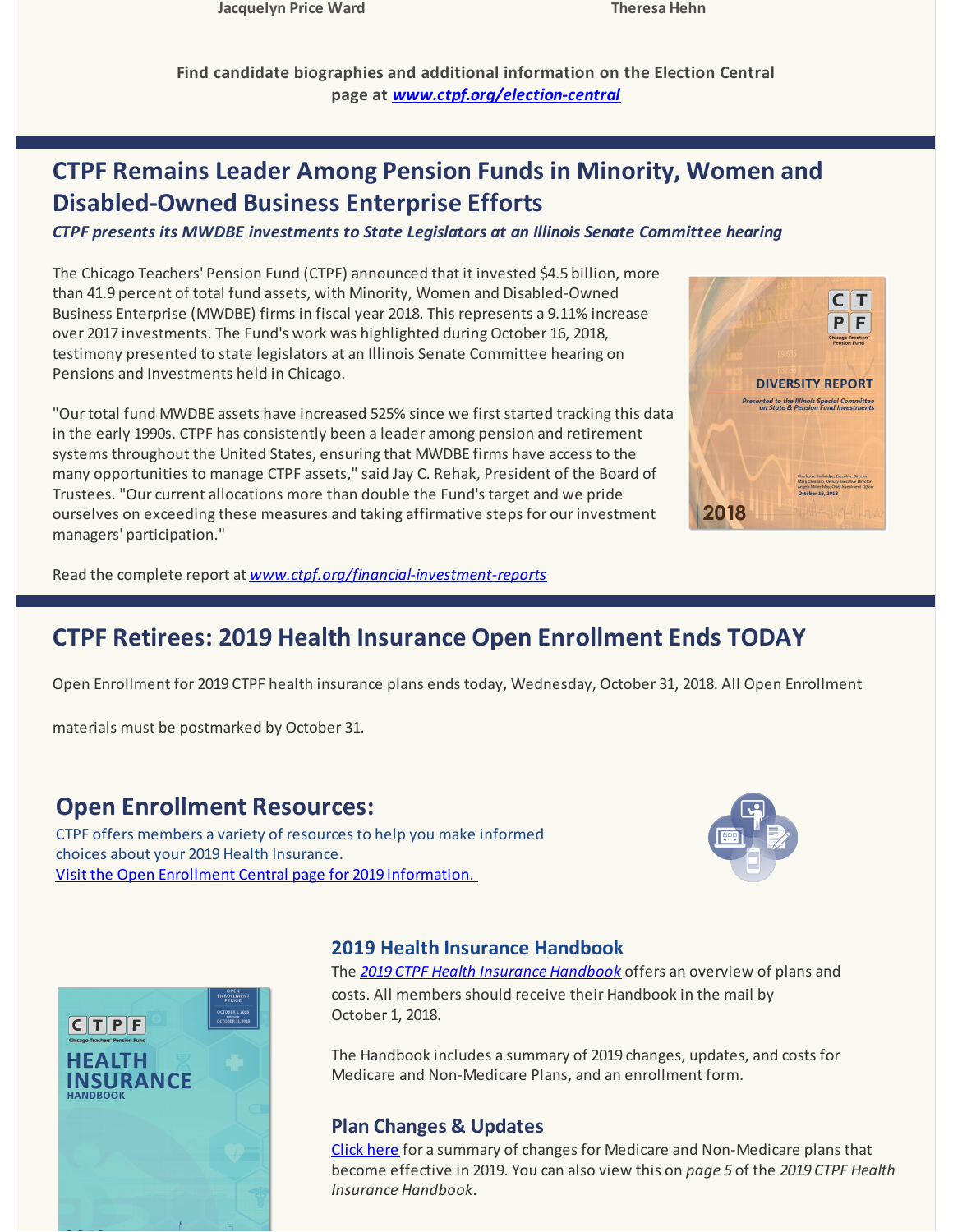

#### **Open Enrollment Webinars**

Open Enrollment webinars offer an overview of CTPF's 2019 health plan choices, changes and costs, and include a question and answersession following the presentations. **Find webinars on the Open [Enrollment](http://r20.rs6.net/tn.jsp?f=001AR8nXHezD-CA5PPZNGJqKNXfSb8Yzo1vuawz8woaviGINwzyegzFVtglZEJ3XrAHmO2D80CwY__WYKwfxeuCSWE5RNCG7LfvnnkLrjY2QyCrLhaIlHJaJX5xdbKNUw2AV3aLUfPz9KMegoItVECYs46WPuM4QUHDbTNS1K_IYzuCbPxsnCKDo73xJ1wdN7DrDZexpWa1F9W32jEB1AtE7Y9qMbKKc4EH&c=&ch=) Central page.**

# **CTPF Deputy Executive Director Speaks at RTAC Luncheon**

Thank you to the Retired Teachers Association of Chicago for inviting CTPF to address members during its 92nd Annual Fall Luncheon on October 19, 2018, at the Hilton Chicago. CTPF Deputy Executive Director Mary Cavallaro offered an overview of CTPF funding, health insurance, and the upcoming 2018 CTPF Board of Trustees Elections.



# **CTPF Honors Board of Trustees President and Vice-President**

During the October 18, 2018, CTPF Board of Trustees meeting, the Trustees acknowledged and expressed appreciation for the work of Jay C. Rehak, CTPF Board President and Lois W. Ashford, CTPF Board Vice-President, who have each been elected to three terms and served nine years on the Board.

Trustees Rehak and Ashford will retire from the CTPF Board of Trustees in November, and their positions will be filled along with a one-year position created by the retirement of Trustee Bernice Eshoo. CTPF thanks Trustees Rehak and Ashford for their dedicated service and commitment to serving the needs of our members.



# **CTPF Features**

## **Retired Members: Are You Redefining Retirement?**



What are you doing to stay active, creative, engaged, and involved in your retirement?

Email yourstory about how your retirement is unique to *[socialmedia@ctpf.org](mailto:socialmedia@ctpf.org)* and we may contact you for a Redefining Retirement feature.

## **Active Members: Does Your School Shine?**



What is your school doing to be creative, innovative, and to make a difference for students and faculty?

Email yourstory about how yourschool stands out to *[socialmedia@ctpf.org](mailto:socialmedia@ctpf.org)* and we may contact you for a School Spotlight feature.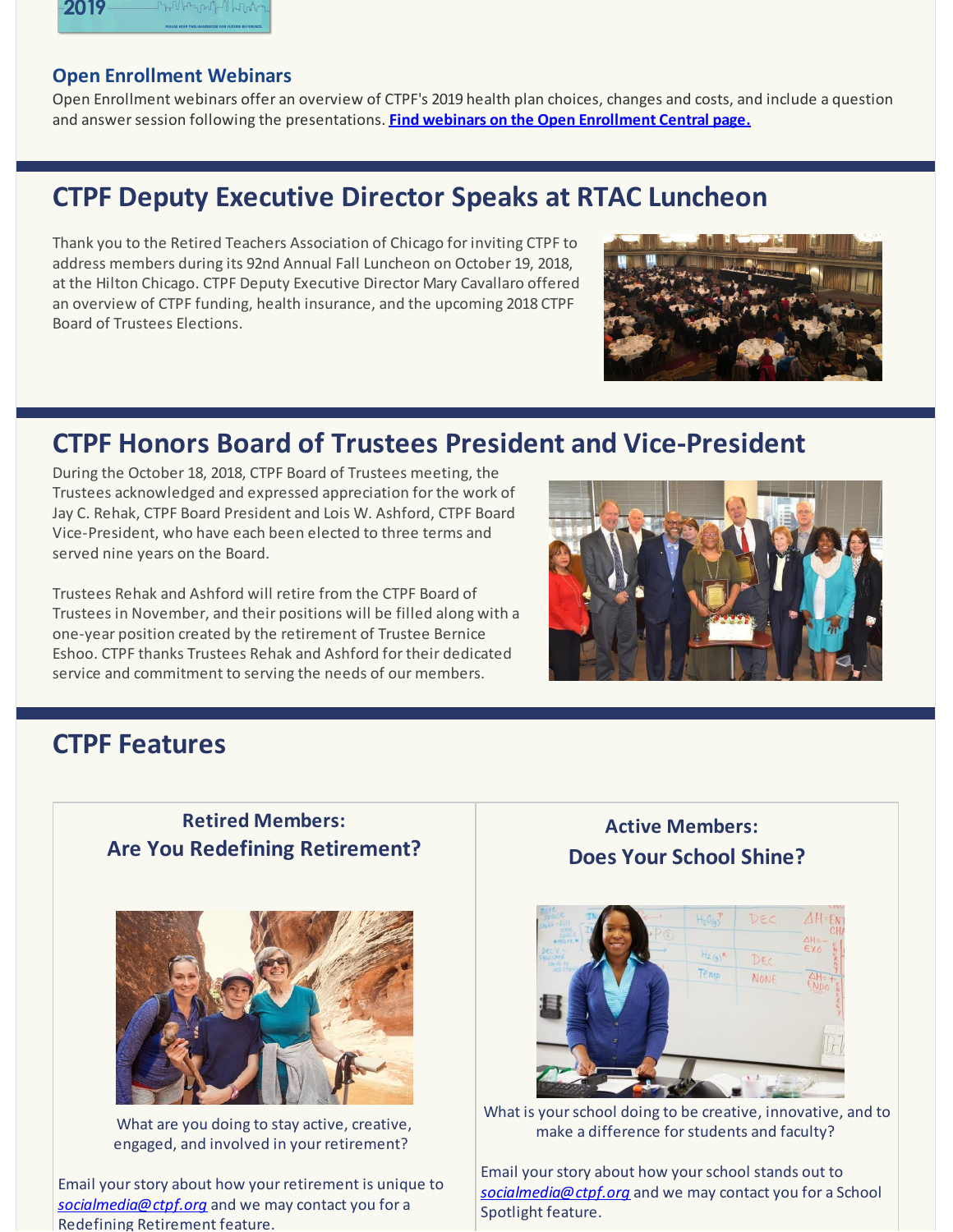## **Pension Payment Schedule**

The schedule for mailing checks and direct deposit dates through February is listed below. [Click](http://r20.rs6.net/tn.jsp?f=001AR8nXHezD-CA5PPZNGJqKNXfSb8Yzo1vuawz8woaviGINwzyegzFVhq1-ei19YfBxxhbP_7ohGwobjT7KbC_OHkHJlRp8GiyUvvUS5-mJFOzCV5178VAdz5rNiQPxYhze9tG9y_f0LjNoNwRkPs3E81gPeCEWgk7zr-K8UEmcloxKW3d1tPcMuMxsZrAHZMn&c=&ch=) here for the full schedule.

| <b>Month</b>  | <b>Check Mailing Date</b> | <b>Direct Deposit Date</b> |
|---------------|---------------------------|----------------------------|
| November 2018 | October 30, 2018          | November 1, 2018           |
| December 2018 | November 29, 2018         | December 3, 2018           |
| January 2019  | December 28, 2018         | January 2, 2019            |
| February 2019 | January 30, 2019          | February 1, 2019           |



Board of Trustees and Investment Committee meetings are held in the CTPF office at 9:30 a.m. and are open to the public. Confirm meeting times/dates at *[www.ctpf.org.](http://r20.rs6.net/tn.jsp?f=001AR8nXHezD-CA5PPZNGJqKNXfSb8Yzo1vuawz8woaviGINwzyegzFVhq1-ei19YfBLSo2hMeapi8DERegpsWoRk_OGPRY49GHG1xGUHR7DEyUoM5u7Q5L2KDvqNg51QflMaXOpdaYR8GO8YCbSA6HMDKjhzsRXfRzMMgTNY4OtIoJRBoHTHjF-BG6iCBxzwnxwZPLeb0an3Q=&c=&ch=)*

| <b>OCTOBER</b>  | 31 - 2019 Open Enrollment Ends                                                                                                                                                                                                                                                                                                                                    |
|-----------------|-------------------------------------------------------------------------------------------------------------------------------------------------------------------------------------------------------------------------------------------------------------------------------------------------------------------------------------------------------------------|
| <b>NOVEMBER</b> | 1 - Teacher Trustee voting opens and Pensioner voting continues<br>7 - Board of Trustees voting closes   5:00 p.m.<br>8 - Technology Committee Meeting   9:30 a.m.<br>8 - Finance and Audit Committee Meeting   2:00 p.m.<br>12 - Veterans Day   Office closed<br>13 - CTPF Board of Trustees meeting   9:30 a.m.<br>22-23 - Thanksgiving Holiday   Office closed |
| <b>DECEMBER</b> | 6 - Finance & Audit Committee Meeting   5:00 p.m.<br>18 - Board of Trustees meeting   9:30 a.m.<br>25 - Christmas   Office closed                                                                                                                                                                                                                                 |

#### **BOARD OF TRUSTEES**

| Jay C. Rehak, President                | Lois W. Ashford, Vice President        |
|----------------------------------------|----------------------------------------|
| Gregory Redfeairn, Financial Secretary | Jeffery Blackwell, Recording Secretary |
| James Cavallero                        | Mary Sharon Reilly                     |
| Mark F. Furlong                        | Maria J. Rodriguez                     |
| Lois Nelson                            | Jerry Travlos                          |
| Tina Padilla                           | Gail D. Ward                           |
|                                        |                                        |

Charles A. Burbridge, *Executive Director*